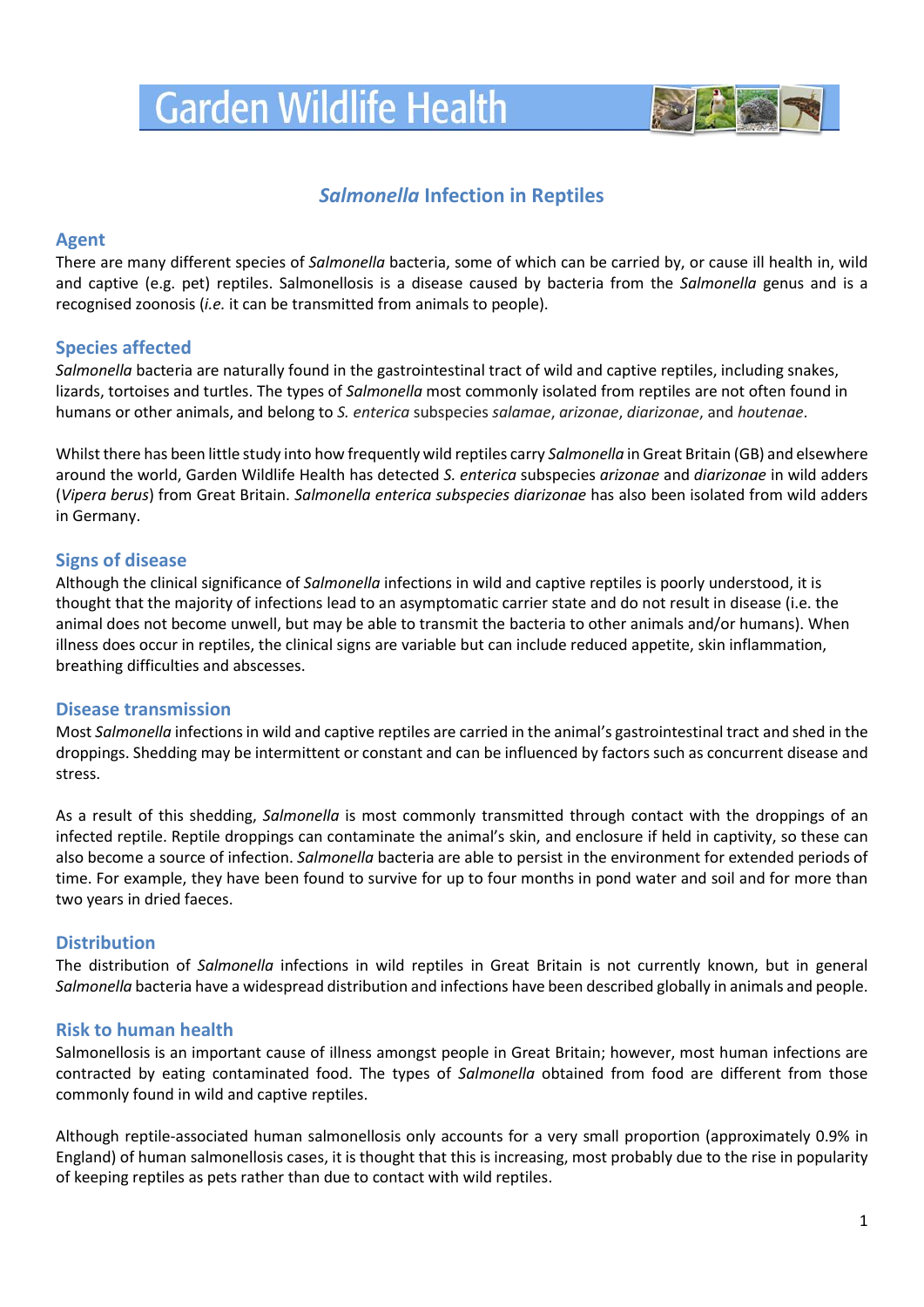Whilst the risks are low, infection is most likely to occur through contact with an infected reptile's skin, or any other object/material contaminated with reptile droppings (including the tank and water of captive aquatic reptiles such as terrapins). Even apparently healthy reptiles should be considered as a risk for infection as they may be carrying *Salmonella* asymptomatically. Sensible hygiene precautions are therefore advised as a routine measure when handling these animals or associated material (see *Prevention* below).

People with salmonellosis most commonly develop signs of gastroenteritis, although more severe disease can occur, with young children and babies considered particularly susceptible to serious illness. If you suspect you might have contracted a *Salmonella* infection, you should seek medical advice.

# **Risk to domestic animal health**

As with humans, domestic animals are also at risk of *Salmonella* infection through contact with the droppings of an infected reptile. We recommend avoiding contact between reptiles, or their droppings, and other pet animals. If you suspect your pet might have contracted a *Salmonella* infection, you should seek veterinary advice.

# **Diagnosis**

*Salmonella* infections in live reptiles can only be diagnosed by specialist laboratory testing of droppings, or swabs (taken from the animal's skin or cloaca) for the presence of the bacteria. On post-mortem examination, the signs of *Salmonella* infection are variable and additional laboratory tests are required to confirm the diagnosis.

If you wish to report a sick or dead wild reptile, please visit [www.gardenwildlifehealth.org.](http://www.gardenwildlifehealth.org/) Alternatively, if you have further queries or have no internet access, please call the **Garden Wildlife Health** vets on **0207 449 6685**.

# **Prevention of disease in humans**

We recommend the following hygiene precautions for anyone coming into contact with captive or wild reptiles:

- Thoroughly wash hands with soap and water after touching a reptile, enclosure, or any other object that a reptile has made contact with. Avoid touching your face/mouth or eating until hands have been washed.
- If you own a pet reptile, be aware that food items such as frozen mice or chicks can also be a source of *Salmonella* infection to your reptile or yourself. Thoroughly wash your hands with soap and water after making contact with such items.
- Keep reptiles out of rooms where food for human consumption is handled and/or eaten.
- All children coming into contact with a reptile, its enclosure, or any other object that a reptile has made contact with should be closely supervised, and their hands should be thoroughly washed with soap and water after any contact is made.

For more information and advice on reducing the risks of salmonella infection from reptiles, please visit:

- 'Reducing the risks of *Salmonella* infection from reptiles': [https://www.gov.uk/government/uploads/system/uploads/attachment\\_data/file/377731/Salmonella\\_in\\_re](https://www.gov.uk/government/uploads/system/uploads/attachment_data/file/377731/Salmonella_in_reptiles_factsheet__2_.pdf) [ptiles\\_factsheet\\_\\_2\\_.pdf](https://www.gov.uk/government/uploads/system/uploads/attachment_data/file/377731/Salmonella_in_reptiles_factsheet__2_.pdf)
- 'Reptiles pose a risk of salmonella infection': <https://www.gov.uk/government/news/reptiles-pose-a-risk-of-salmonella-infection>

# **Prevention and control in wild reptiles**

There are no effective measures known for the treatment or control of *Salmonella* in wild reptiles. Further work is required to investigate the distribution of *Salmonella* in wild GB reptiles and its significance for their health.

Ecological consultants and herpetologists working with wild reptiles should consider biosecurity protocols as routine, such as wearing disposable gloves, cleaning and disinfection of equipment, especially storage buckets, boots and artificial refugia, particularly between sites.